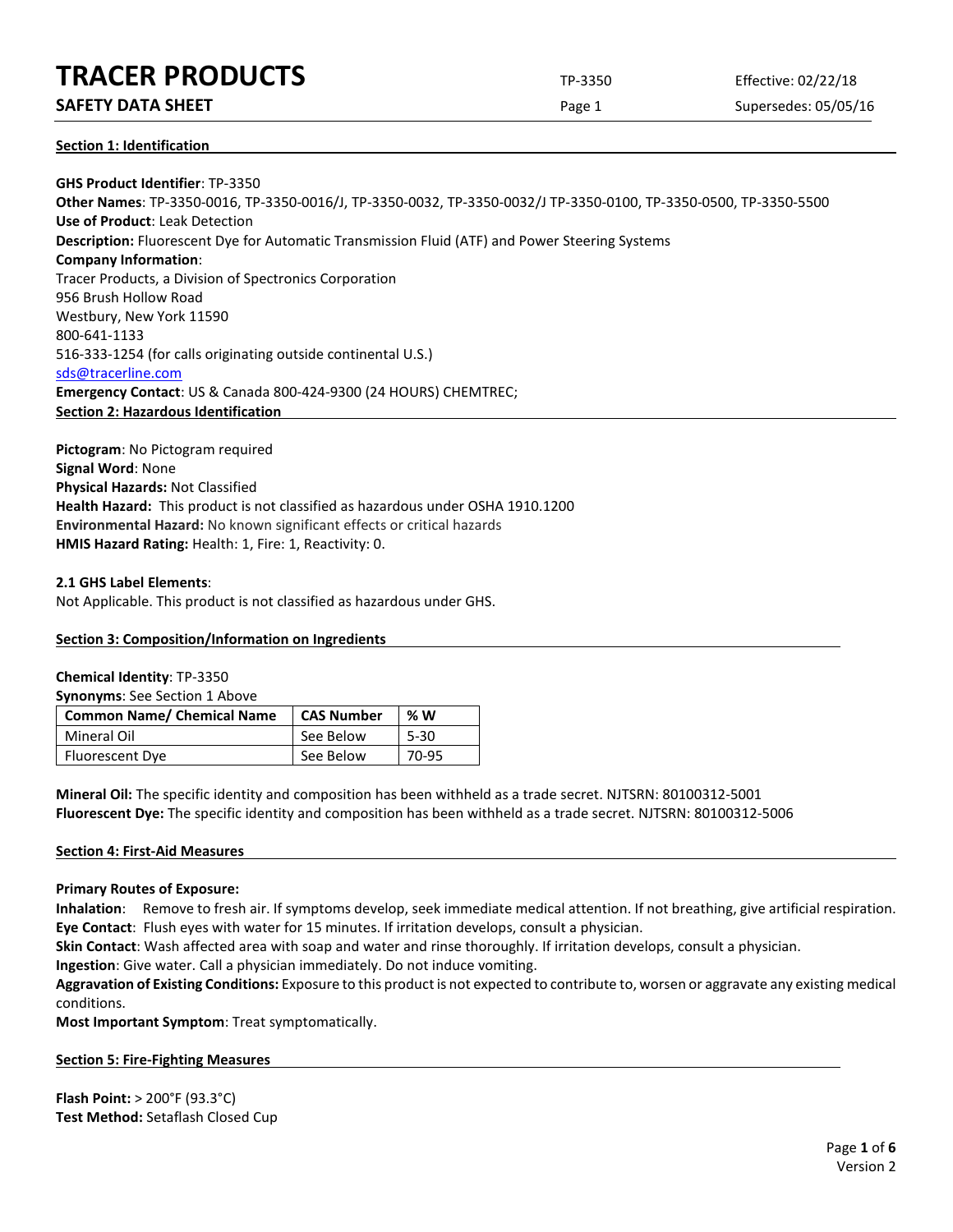| <b>TRACER PRODUCTS</b> | TP-3350 | Effective: 02/22/18  |
|------------------------|---------|----------------------|
| SAFETY DATA SHEET      | Page 2  | Supersedes: 05/05/16 |

**Explosive Limit:** LEL (%): No data available; UEL (%): No data available

**Autoignition Temperature:** Not self-igniting

**Unusual Fire and Hazardous Combustion and Decomposition Products:** Smoke, soot, and toxic/irritating fumes (i.e., carbon dioxide, carbon monoxide, etc.). Oxides of nitrogen and carbon.

**Fire and Explosion Hazards:** May liberate irritating or toxic vapors during combustion or decomposition.

**Extinguishing Media:** Based on the NFPA guide, use dry chemical, carbon dioxide, water mist, water jet sprays, halogen, or alcohol foam suitable for Class B fires. Use water to cool containers exposed to fire. For large fires, use water spray, fog or alcohol foam, thoroughly drenching the burning material.

**Unsuitable Extinguishing Media:** High volume water with full jet. Oxidizers and reducers.

**Fire-Fighting Procedures/Equipment:** Fire fighters and others who may be exposed to the products of combustion should be equipped with NIOSH-approved, positive-pressure, self-contained breathing apparatus (SCBA) and full protective clothing. Water can be used to cool and protect containers and surroundings.

### **Section 6: Accidental Release Measures**

### **Non-Emergency Personnel**:

General Advice: Avoid inhalation and contact with skin, eyes, or clothing. Wash hands and face before eating, drinking, or using tobacco products.

Personal Protective Equipment Needed: Wear impervious gloves, shoes, and protective clothing

#### **Emergency Personnel**:

Suitable Protective Gear: Wear impervious gloves, shoes and protective clothing.

#### Unsuitable Protective Gear: Not Applicable

**Environmental Precautions**: Prevent any contamination of local soils and water supply. Prevent ground water infiltration or any ground penetration. Avoid the spreading or entering into watercourses by using sand, soil, or other types of barriers. If contamination into water course or sewage system, alert appropriate authorities.

#### **Containment/Clean-up Methods**:

Containment & Recovery of Product: Contain with absorbent material, such as clay, soil, universal binding medium, or any commercially available absorbent. Shovel reclaimed dye and absorbent into a recovery or salvage drums for disposal. For larger spills, transfer to a salvage tank for recovery or safe disposal. Any residues should be treated like a small spill. This is not a RCRA hazardous waste per Title 40 CFR 261. Stop material from contaminating soil, or from entering sewers or bodies of water. For larger spills, transfer to a salvage tank for safe recovery/disposal. Residues are treated as small spills.

Disposal**:** Either incinerate or land fill in accordance with applicable local, state and federal regulations.

### **Section 7: Handling and Storage**

**Handling Precautions:** Use product only in well ventilated areas. Avoid breathing in mists or vapors from a heated product. Avoid formation of mists. Avoid heating product near flash point. Avoid prolonged or repeated contact with skin. Handle in ambient temperature.

**Storage Conditions:** Store in a cool, dry, well-ventilated area away from heat, ignition sources, and direct sunlight. Always keep containers tightly closed. Store away from oxidizing and reducing agents.

**Personal Hygiene:** Wash hands before breaks and at the end of the work day. Do not carry cleaning clothes used to absorb product in clothing. General hygiene measures for chemicals apply.

**Empty Container Precautions:** Do not reuse empty container for any purpose.

**Special Warnings:** Hot organic chemical vapors or mists can suddenly and without warning combust when mixed with air.

### **Section 8: Exposure Controls/Personal Protection**

**Occupational Exposure Limits**: No exposure limits have been established for this product.

**Biological Exposure Limits**: No data available

**Engineering Controls/Ventilation**: Maintain airborne concentrations below the established exposure limits by providing adequate ventilation. General (dilution) ventilation should be acceptable. Additional local exhaust ventilation is recommended where dusts, mists or vapors may be released.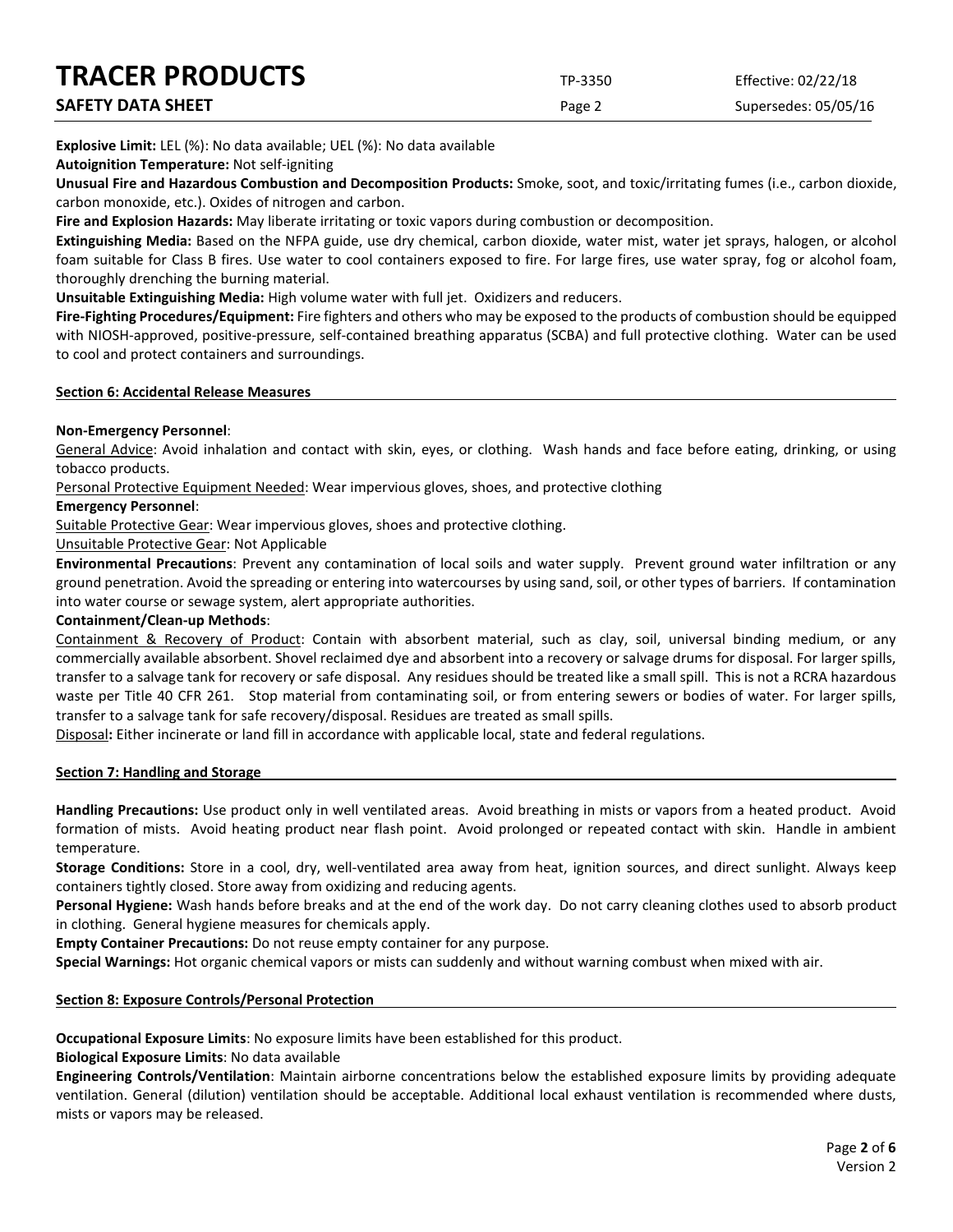| <b>SAFETY DATA SHEET</b> |  |
|--------------------------|--|

Page 3 Supersedes: 05/05/16

### **Airborne Oil Mist Exposure Limits:** Mineral Oil

ACGIH TLV:  $5mg/m<sup>3</sup>$ , 8 hr.

ACGIH STEL:  $10 \text{mg/m}^3$  OSHA PEL:  $5 \text{mg/m}^3$ , 8 hr.

### **Personal Protective Equipment**:

Respiratory Protection: Avoid breathing vapor and/or mist. If occupational exposure limits are exceeded wear NIOSH/OSHA approved equipment. Use a respiratory protection fitted with a combination filter A-P3 for short term use. High airborne concentrations may necessitate the use of self-contained breathing apparatus (SCBA) or a supplied air respirator. Respiratory protection programs must be in compliance with 29 CFR 1910.134.

Skin Protection: Wear protective clothing and appropriate impervious gloves.

Eye Protection: Wear safety goggles with peripheral coverage approved to EU Standard EN 166, AS/NZS 1337. An eye wash facility should be readily available.

Hand Protection: When in contact with material, be sure to use proper gloves approved to standards (Europe: EN 374, U.S.: F739, & AS/NZS: 2161). Gloves made from neoprene, nitrile or butyl rubber may provide suitable chemical protection.

Hygiene Measures: Wash thoroughly after handling, especially before eating, drinking, smoking, or using restroom facilities.

### **Section 9: Physical and Chemical Properties**

**Physical State**: Liquid **Appearance**: Dark Red **Odor**: Light Blend Petroleum **Odor Threshold**: no data available **pH**: No data available **Melting Point**: No data available **Freezing Point**: No data available **Initial Boiling Point**: No data available **Boiling Range**: > 540°F (282.2°C) **Flash Point (SetaFlash Closed Cup)**: > 200°F (93.3°C) **Evaporative Rate**: No data available **Solid Flammability**: No data available **Gas Flammability**: No data available **Upper Explosive Limit**: No data available **Lower Explosive Limit**: No data available **Vapor Pressure 68**° **F (20**° **C)**: No data available **Vapor Density (Air=1)**: No data available **Relative Density**: 0.88653 **Solubility in Water**: Insoluble **Partition Coefficient: n-octanol/water**: No data available **Auto-ignition Temperature**: No data available **Decomposition Temperature**: No data available **Viscosity at 40°C**: 19.18 **Viscosity at 100°C: TBD Percent Volatile by Volume (%)**: 0 **Evaporation Rate (Butyl Acetate=1)**: < 0.01 **Volatile Organic Content (VOC) Component**: None

**Note:** The physical data presented above are typical values and should not be construed as a specification.

### **Section 10: Stability and Reactivity**

**Reactivity**: This product is non-reactive under ambient conditions Stability: Stable under normal conditions of use. Can decompose slowly with localized heating over 300°C **Conditions to Avoid**: High temperatures & a source of ignition. Toxic fumes may be released if product is heated above decomposition point.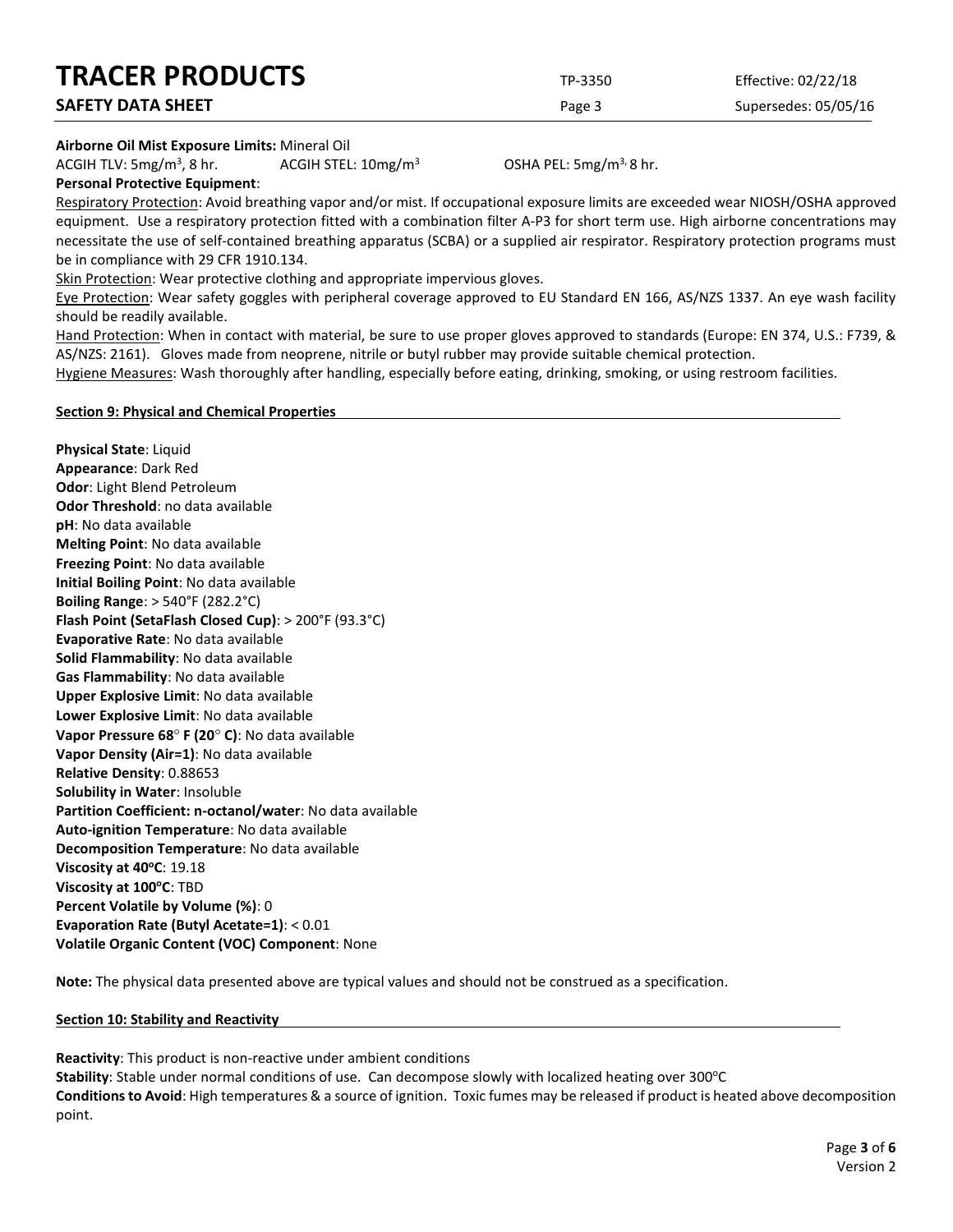| <b>TRACER PRODUCTS</b>   | TP-3350 | Effective: 02/22/18  |
|--------------------------|---------|----------------------|
| <b>SAFETY DATA SHEET</b> | Page 4  | Supersedes: 05/05/16 |

**Incompatible Materials**: Strong Acids, Strong oxidizing agents, and Reducing agents Hazardous Decomposition Products: In the event of combustion, CO and CO<sub>2</sub> will be formed. **Hazardous Polymerization**: Will not occur

#### **Section 11: Toxicological Information**

|                             |        | Mineral Oil*        | <b>Fluorescent Dye*</b> |
|-----------------------------|--------|---------------------|-------------------------|
| Oral LD <sub>50</sub>       | Rat    | >5,000 mg/kg        | >5,000 mg/kg            |
| Dermal LD <sub>50</sub>     | Rabbit | >2,000 mg/kg        | >2,000 mg/kg            |
| Inhalation LC <sub>50</sub> | Rat    | $2.18 \text{ mg/l}$ | $2.18 \text{ mg/l}$     |
| Eve Irritation              | Rabbit | Irritant            | Irritant                |
| Skin Irritation             | Rabbit | Mild Irritant       | Mild Irritant           |

**\*Results are based on tests of similar products**.

#### **Carcinogenicity**:

| Carcinogenicity        | ACGIH | <b>IARC</b> | <b>NTP</b> | <b>OSHA</b> |
|------------------------|-------|-------------|------------|-------------|
| Mineral Oil            | N٥    | N٥          | N٥         | N٥          |
| <b>Fluorescent Dye</b> | N٥    | Nο          | N٥         | N٥          |

Summary Comments: According to ACGIH, IARC, NTP, and OSHA, the mineral oil and the fluorescent dye are not considered to be a hazardous carcinogen to humans.

**Reproductive Toxicity**: No

**STOT-single exposure**: May cause respiratory irritation

#### **STOT-repeated exposure**:

|                    |     | <b>Fluorescent Dye</b> | Mineral Oil       |
|--------------------|-----|------------------------|-------------------|
| Oral mg/kg         | Rat | No data available      | No data available |
| Dermal mg/kg       | Rat | No data available      | >1000             |
| Inhalation mg/l/4h | Rat | No data available      | >980              |

#### **Aspiration Hazard**: No

**Likely Routes of Exposure**: Eyes, skin and respiratory tract **Symptoms**:

Eye Contact: Causes eye irritation

Skin Contact: Irritation can occur following prolonged or repeated contact. Inhalation: Processing vapors can cause irritation to the respiratory tract. Ingestion: May cause gastrointestinal irritation

#### **Section 12: Ecological Information**

#### **Toxicity**:

|                                        | <b>Fluorescent Dye</b> | <b>Mineral Oil</b> |
|----------------------------------------|------------------------|--------------------|
| Fish LL <sub>50</sub> 96hr mg/l        | No data available      | $>100$ mg/l        |
| Crustacean LL <sub>50</sub> 96hr. mg/l | No data available      | $>10000$ mg/L      |
| Algae <b>NOEL</b> 72hr. mg/l           | No data available      | $>100$ mg/l        |

**NOEL:** No observed adverse effect level **Persistence & Degradability**: biodegradable **Bioaccumulation Potential**: None **Mobility in Soil**: Readily absorbed into soil **Behavior in Sewage Plants:** No data available **PBT vPvB:** The substance is not PBT / vPvB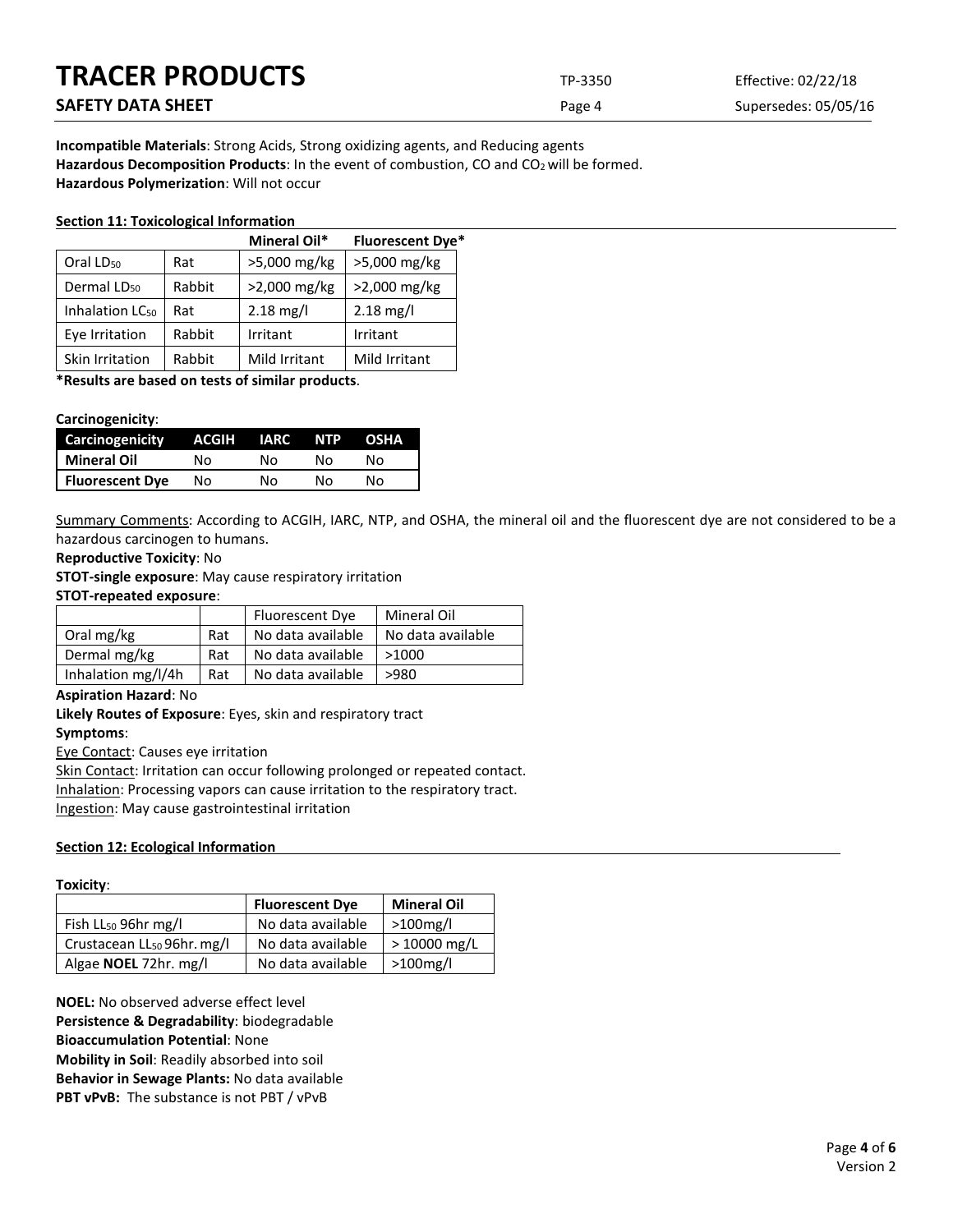**SAFETY DATA SHEET** SUPERFOUR CONSUMING THE Page 5 Supersedes: 05/05/16

## **Section 13: Disposal Considerations**

**General Statements:** Federal regulations may apply to empty container. State and/or local regulations may be different. **Disposal:** Recover or recycle if possible, otherwise, dispose of in accordance with all local, state, and federal regulations. Sewage disposal is discouraged

**Special Instructions:** Be sure to contact the appropriate government environmental agencies if further guidance is required. Do not remove labels from container until container is cleaned properly. Containers can be reused or disposed of by landfill or incineration if appropriate to local law. Water with cleaning agents is required

**Hazardous Waste Number:** Not a RCRA hazardous waste

### **Section 14: Transport Information**

**General Comments**: This product is not classed as hazardous or regulated for transport under 49 CFR, IATA/ICAO, or IMDG **49 CFR: DOT Shipping Name:** Not Regulated **DOT Label:** N/A **DOT Identification No.:** Not Applicable; Nonregulated shipments by air under 49 CFR, IATA/ICAO AND IMO **Transport by Road/Rail (ADR/RID): UN Proper Shipping Name:** Not Applicable **Transport Hazard Class:** Not Applicable **Packing Group:** Not Applicable **Classification Code:** Not Applicable **LQ (ADR 2013):** Not Applicable **LQ (ADR 2009):** Not Applicable **Environmental Hazard:** Not Applicable **Tunnel Restriction Code:** Not Applicable **Transport by Sea (IMDG): UN Proper Shipping Name:** Not Applicable **Transport Hazard Class:** Not Applicable **Packing Group:** Not Applicable **Marine Pollutant:** Not Applicable **Environmental Hazard:** Not Applicable **Transport by Air (IATA): UN Shipping Name**: Not Applicable **Transport Hazard Class**: Not Applicable **Packing Group Number**: Not Applicable **Environmental Hazards**: Not Applicable **Special Precautions for User:** Unless otherwise specified, general measures for safe transport must be followed **Transport in Bulk:** Non-dangerous material according to transport regulations.

### **Section 15: Regulatory Information**

### **Inventory Status:**

Mineral Oil: is listed or are excluded from listing on TSCA, DSL, & AICS inventories Fluorescent Dye: is listed or are excluded from listing on TSCA, DSL, AICS, IECSC, & ENCS inventories **SARA Title III Information**: This product contains no chemicals subject to the reporting requirements of Section 313 of the emergency planning and community right to know act. **SARA - Section 302-Extremely Hazardous Substances:** No regulated ingredients. **SARA - Section 302-Reportable Quantity:** None. **SARA - Section 311/312-Hazard Categories:** Fire Hazard: No Sudden Release of Pressure Hazard: No